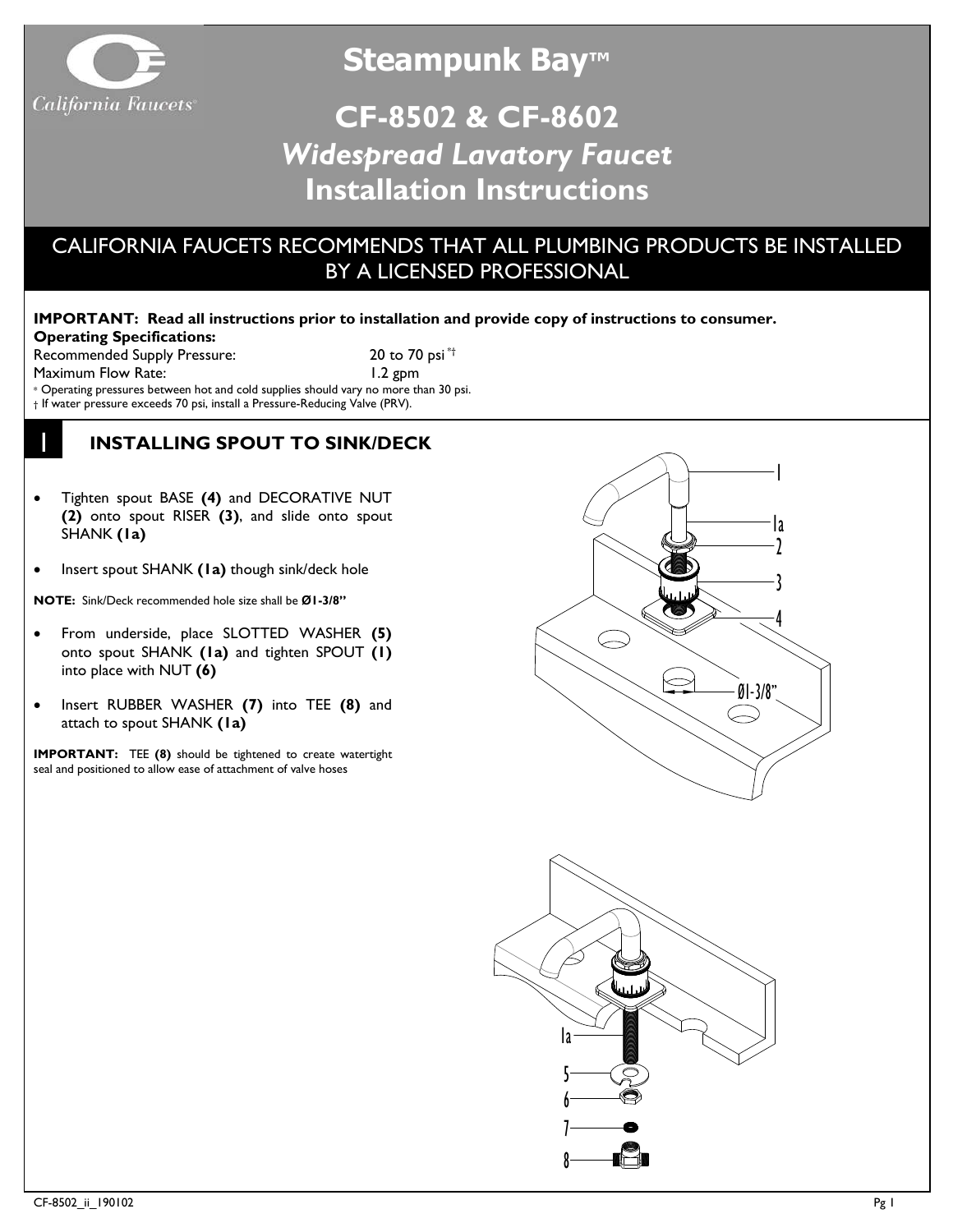### **INSTALLING VALVE**

2

- From underneath insert VALVE **(12)** though appropriate sink/deck hole
- **IMPORTANT:** VALVES **(12)** are labeled as follows: *BLUE* is **COLD** left turning (counter-clockwise) closed *RED* is **HOT** right-turning (clockwise) closed
- Position flange NUT **(10)**, WASHER **(9)**, and SPACER **(11)** so that VALVE **(12)** extends **1-1/2"** above sink/deck surface
- Attach INVERTED NUT **(13)** to VALVE **(12)**
- Use HANDLE **(15)** to confirm proper VALVE **(12)** alignment, rotate VALVE **(12)** if necessary

**NOTE:** See image in Section 4 to confirm proper alignment of other handles



#### 3 **INSTALLING ESCUTCHEON**

**NOTE:** Confirm orientation of RISER **(14c)**; hash marks at bottom as shown

- Insert O-RING **(14f)** into handle BASE **(14e)**, place COINED RING **(14d)** on handle BASE **(14e)**, position handle RISER **(14c)** on COINED RING **(14d)**, fit WASHER **(14b)** to ESCUTCHEON **(14a)**, place ESCUTCHEON **(14a)** onto RISER **(14c)**
- Place ESCUTCHEON ASSEMBLY **(14)** onto VALVE **(12)** and secure to sink/deck surface by tightening ESCUTCHEON **(14a)**
- Use a ruler or straight edge to align the spout base, and handle bases of the faucet as shown
- After alignment retighten ESCUTCHEON **(14a)** and spout NUT **(6)**

**NOTE:** Return to Section 2 if valve is not aligned properly

![](_page_1_Picture_15.jpeg)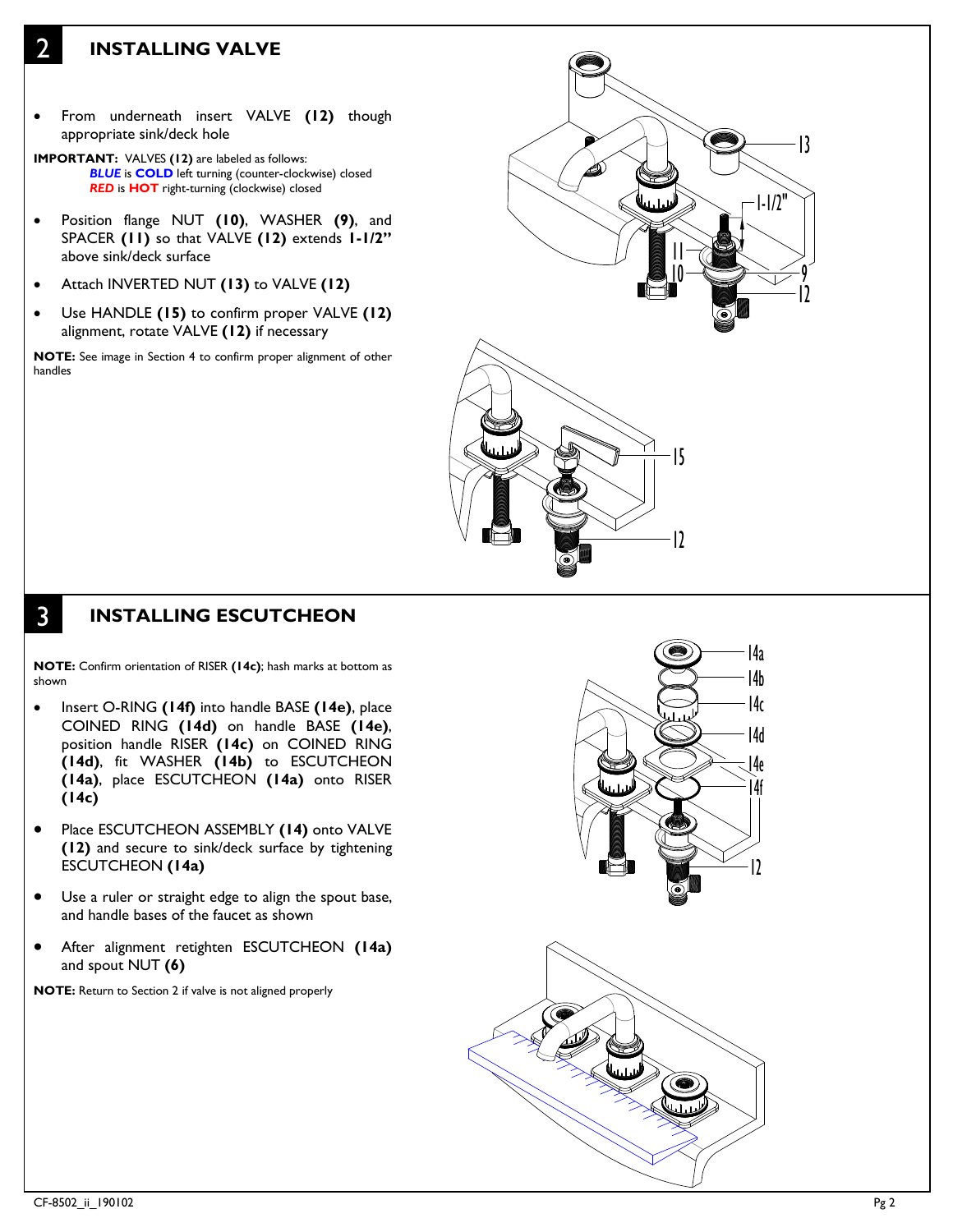## **INSTALLING HANDLE**

- Slide HANDLE **(15)** down onto and engage valve STEM **(12a)**
- Tighten handle NUT **(15b)**

4

![](_page_2_Picture_3.jpeg)

#### 5 **INSTALLING VALVE HOSES**

- Attach small hose NUT **(16a)** to spout TEE **(8a)**
- Attach large hose NUT **(16b)** to valve side OUTLET **(12b)**
- Repeat on other side valve

![](_page_2_Picture_8.jpeg)